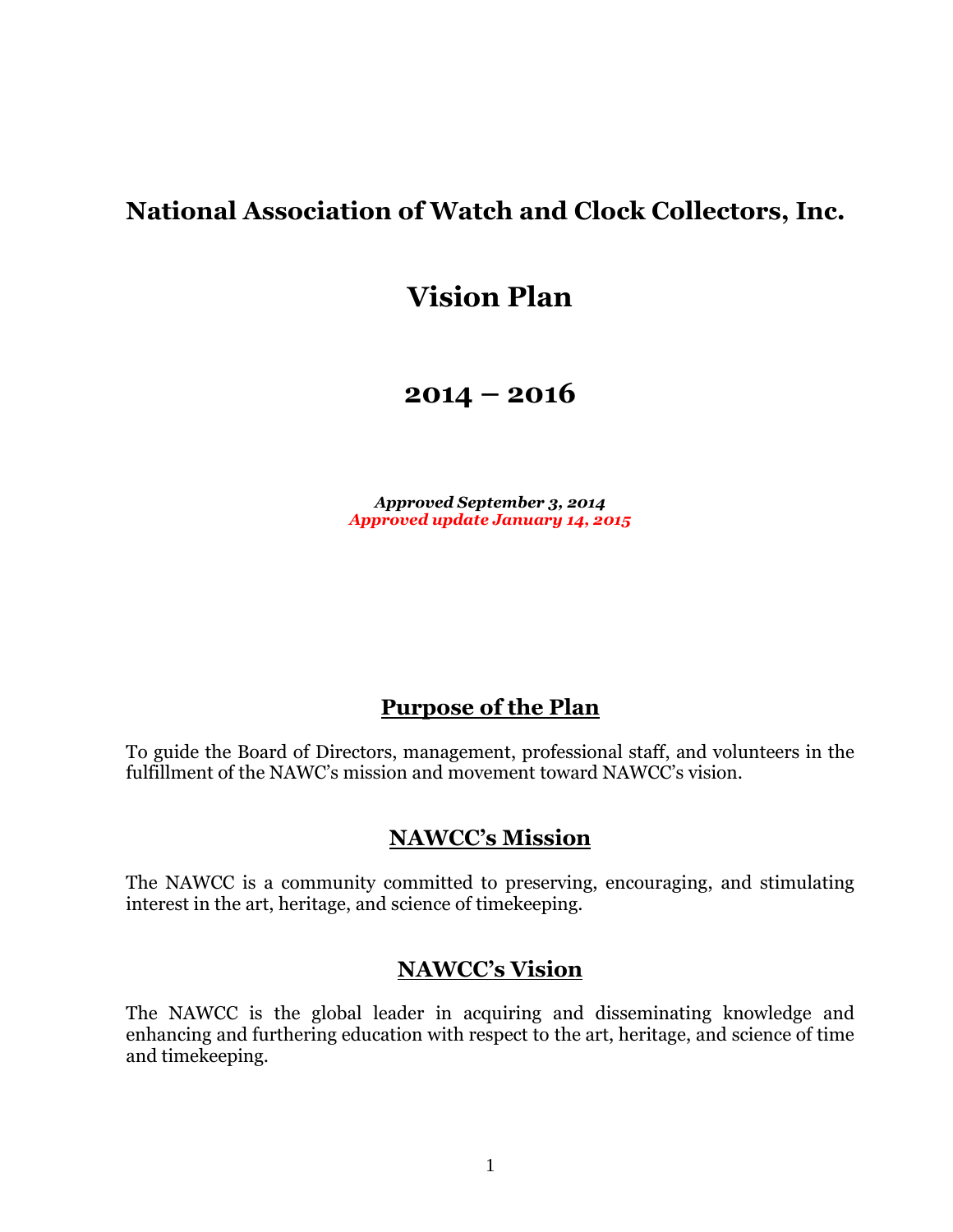**Goal A: Chapter Relations** – To ensure a mechanism is in place to support and enhance all Chapters in their efforts to remain functional, capable, and vital.

#### **Objectives:**

1) Ensure the Chapter Handbook remains valid and supportive of Chapter needs; evaluate for needed updates on a periodic basis.

Handbook to be updated by June 2015. (Chapter Relations Committee)

 **Status**: Handbook distributed to Chapter Relations Committee to begin update to be completed by June 2015.

2) Ensure understanding of Chapter needs by conducting periodic (typically annual) Chapter Surveys that address and promote chapter communications and needs.

 Survey taken and results distributed. (Chapter Relations Committee)  **Status**: Survey to be distributed in January 2015 by Chapter Relations Committee.

3) Ensure a Chapter Newsletter is in place that provides timely and current information to Chapter leadership and supports Chapter needs; distribute the Newsletter on not less than a sixmonth cycle.

 Chapter Newsletter distributed in May and October. (Chapter Relations Committee)  **Status**: Information and articles to be received by September 1, 2014.

4) Ensure a plan is in place to provide (and make Chapters aware of availability of) mentors for development and training of Chapter Officers.

 Plan to be developed by March 2015. (Volk and Wahlner)  **Status**: Initial planning started.

5) Ensure a mechanism is in place which makes email lists of members, within each U.S. geographical area, available to chapters within that area. (Note: areas to be defined by the Chapter Relations committee using factors related to distance and areas of membership concentration.)

 Identify all Geographical Chapter zip codes by June 2015. (Lindenberger)  **Status**: Effort underway.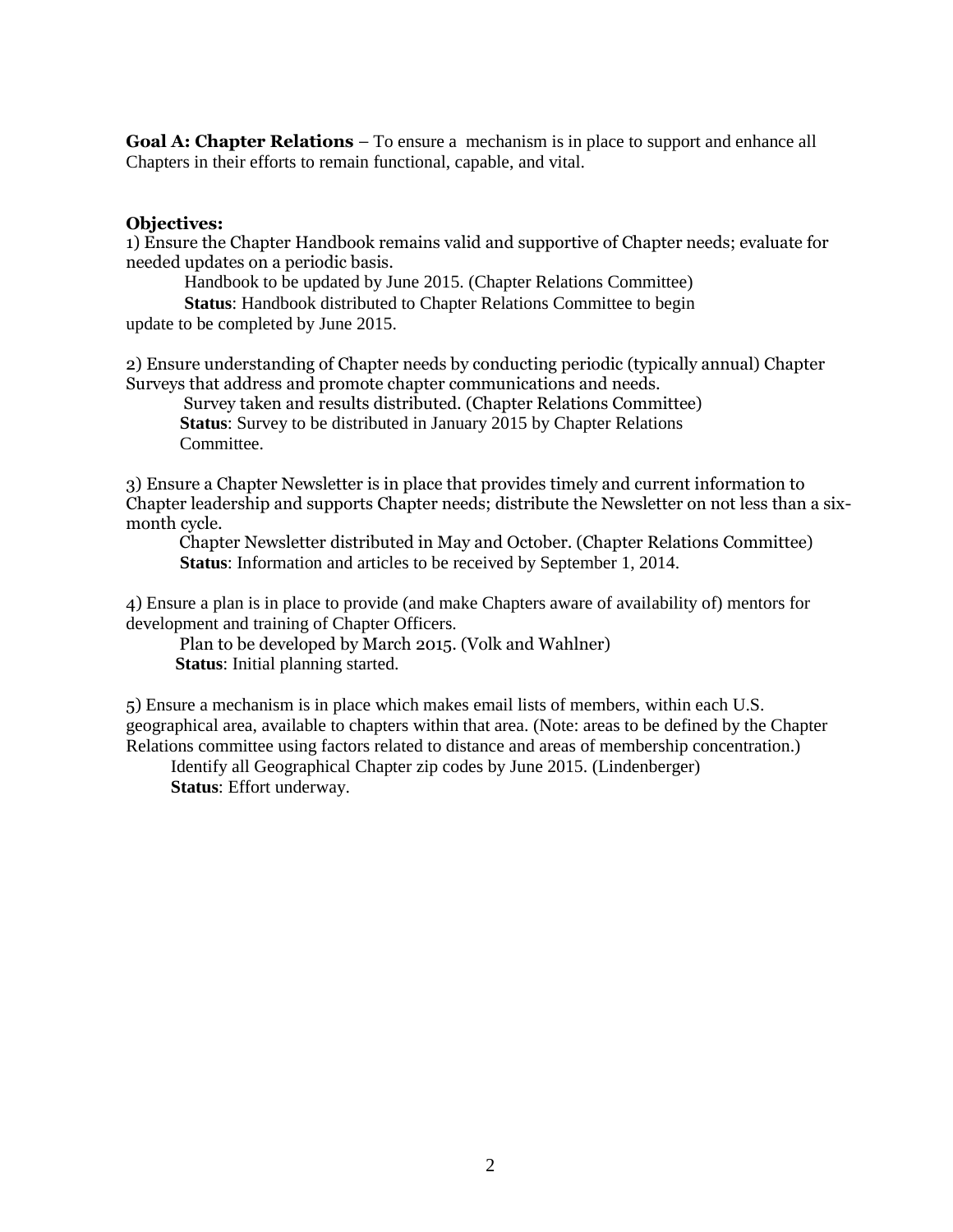**Goal B: Development** – To ensure a mechanism is in place that will provide for one-third of the NAWCC budget be derived through endowment and contributions income.

**Endowment Funds Mission** – To provide funds that will be held in perpetuity to produce an annual source of revenue in support of the NAWCC mission.

### **Objectives:**

1) Ensure a robust Endowment and Capital Campaign is in place:

**a** – Continue with identification, screening, cultivation, and solicitation of large gifts from high-net worth individuals.

**b** – Continue with solicitation of gifts from NAWCC leadership.

**c –** Pursue contributions from foundations and corporations.

**d** – Broaden solicitation team by identifying and inviting selected donors to become part of the steering committee, campaign committee, or campaign solicitors and advisors.

**e** – Obtain 70+ gifts ranging from \$10,000 to \$1 million or more by December 2015; \$3 million of this by December 2014. Goal \$7.5 million (\$6M endowment, \$1.50M capital and cost).

**f** – Obtain 20+ planned gifts valued at a total of \$1 million or more.

**g –** Start planning 4th quarter 2014 for every member campaign to be a center theme at the 2015 National Convention.

2) Ensure a robust Planned Giving process is in place that will heighten awareness of related needs and opportunities:

**a** – Increase active 1943 Heritage Society members from current 23 to 35 (December 2015).

**b** – Mail one or more planned giving pieces to current members who do not receive the Gift Legacy newsletter.

**c –** Use the *W&C Bulletin* carrier sheet to promote planned giving at least annually.

**d** – Present planned giving seminars at the 2015 National and online.

**Contributions Mission** – To provide ongoing funds to be used for the operations, special projects, and capital needs of the NAWCC.

1) Ensure an Annual Fund process is in place that will enhance understanding of related needs and opportunities: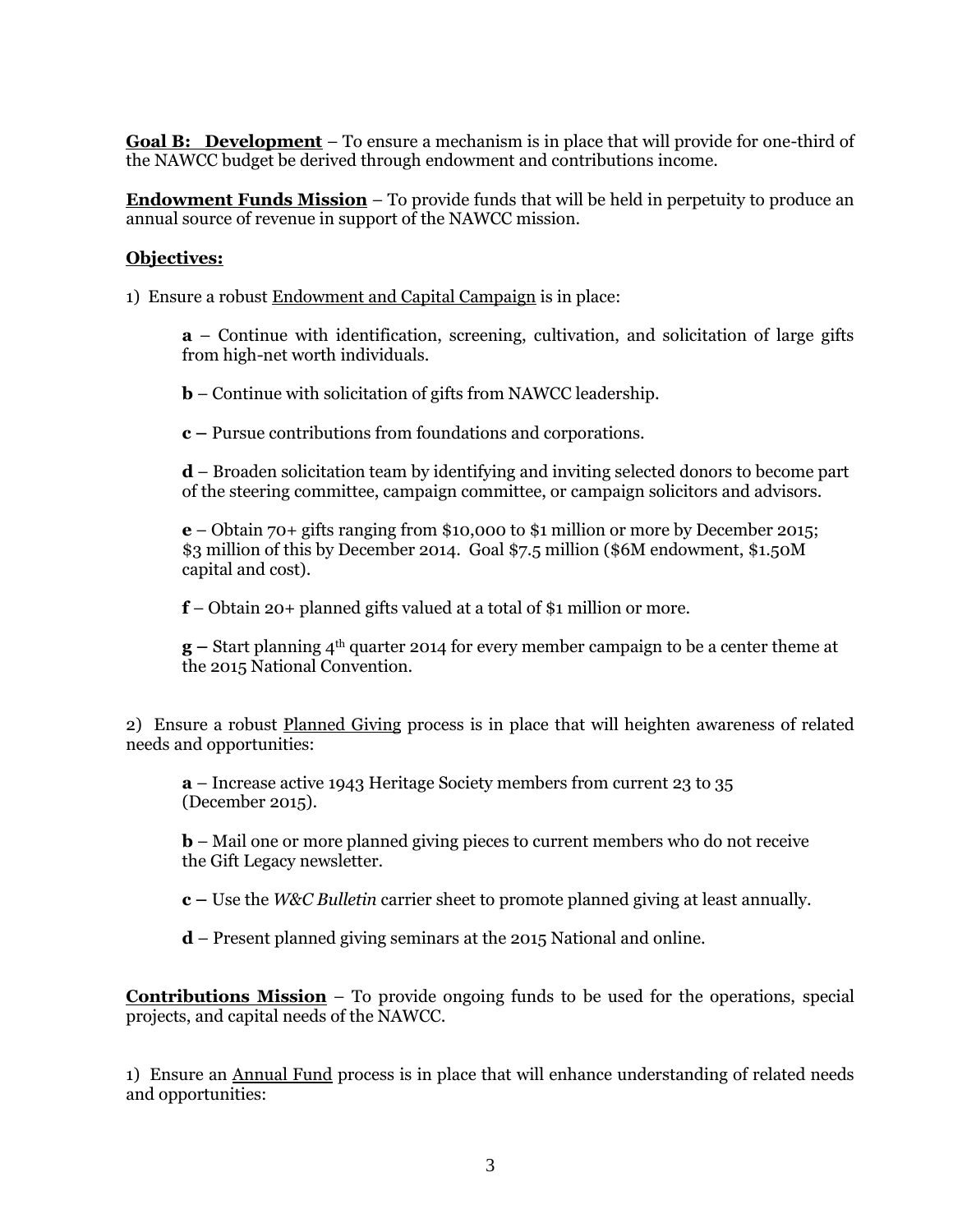**a** – Clarify purposes of Annual Fund and distinguish from Endowment and Capital Campaign.

**b** – Mail Annual Fund solicitation to past donors and new members—three mailings plus several emails to those with email.

- 2) Friends of the Collection
	- **a**  Continue to develop Friends program for contributors to the Museum.
	- **b**  Establish Friends membership program for persons who are not collectors.
	- **c**  Encourage donations of timepieces needed for our collections plan.

#### 3) NAWCC Timely Needs – Project Giving

**a** – Maintain a list of projects that can be contributed to by Chapters, in honor or memory of individuals, by service clubs and others.

#### **Donor Recognition**

**a** – Host annual donor reception at the National Convention for all donors who contribute \$100+ and Society members. Invitation to include donor pins.

b **–** Publish donor list in NAWCC publication and online.

**c** – Update recognition plaques at National offices and Museum.

**d** – Evaluate other recognition clubs or societies based on years of giving or cumulative amounts.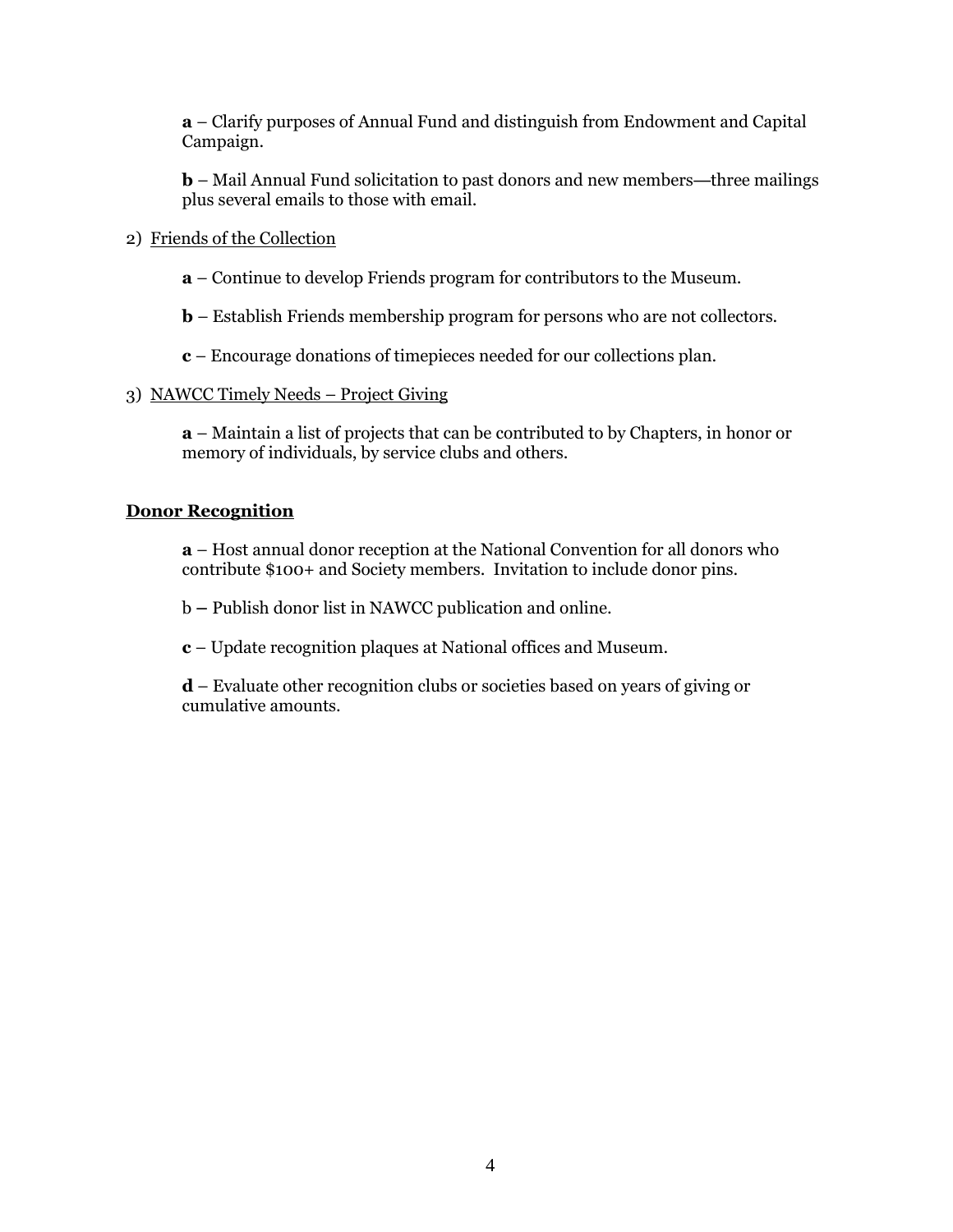**Goal C: Education** - To ensure a robust mechanism is in place that will support the NAWCC's role of being a leader in disseminating knowledge about the art, heritage, and science of time and timekeeping.

1) Develop value added educational opportunities that will attract new, vital, and contributing members in all categories.

a – Ensure effective and aggressive marketing of current educational opportunities.

b – When and where needed, fully exploit opportunities for and develop new basic and elementary "How-To Programs." Where opportunities exist, do so in a meaningful and cost-effective way, and fully exploit the ability to make such programs available online.

c – Ensure income derived from educational products is effectively channeled and used as needed to develop additional classes. (Start 2014)

2) Ensure continuity between the NAWCC School and the FSW programs.

a – Ensure a clear sequence of classes is in place and fully understood by students.

b – Ensure opportunities are exploited to develop and implement an advanced series of classes that are consistent with member needs and, when and where appropriate, made available at a variety of locations.

- 3) Ensure Online Field Suitcase Classes are consistent with and supportive of member needs.
- 4) Ensure understanding of opportunities related to effective use of advanced technology in supporting and meeting educational needs of NAWCC membership worldwide.

a – When practical, produce Internet-based lectures, symposiums, and webinars in languages that are appropriate to the international NAWCC community and available for viewing at any time of the day.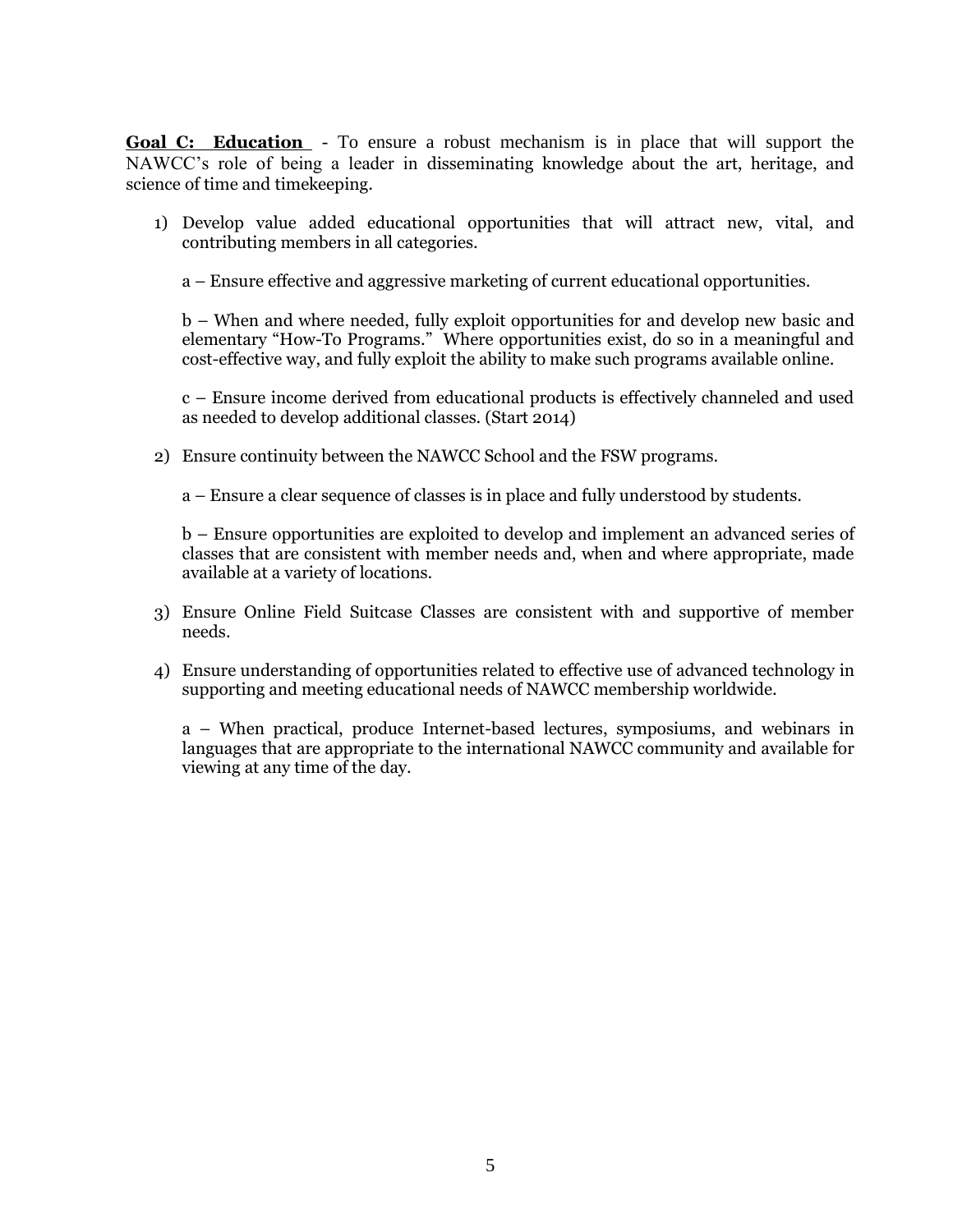**Goal D: Membership/Marketing** – To ensure a mechanism is in place that will exploit every opportunity to attract and retain members:

# **Objectives:**

1) Ensure a strategic Membership Recruitment Program is in place: Begin direct marketing sixmonth test program with Marketing General Incorporated to solicit 60,000 non-members, with objective of adding 1,050 new members by early 2015.

2) Ensure that tactical opportunities to attract and retain members are fully exploited and that supporting material and programs are in place to meet such needs:

**a** – Ensure individual members, business members, and chapters are aware of opportunities and encouraged to engage in membership recruitment activities in support of NAWCC. (Ongoing)

**b** – Ensure a "virtual" handbook of documents (PDF files, etc.), defining and supporting recruitment opportunities, are in place and easily available from the NAWCC website or made available by email to individuals and chapters.

**c** – Ensure procedures, practices, and products are in place for chapters to use in making appearances at non-horological events, such as antique shows, flea markets, etc., in an effort to attract interest from the public in the NAWCC and NAWCC membership.

**d** – Ensure opportunities are fully exploited to make highly effective use of the Internet in recruiting new members. (Ongoing)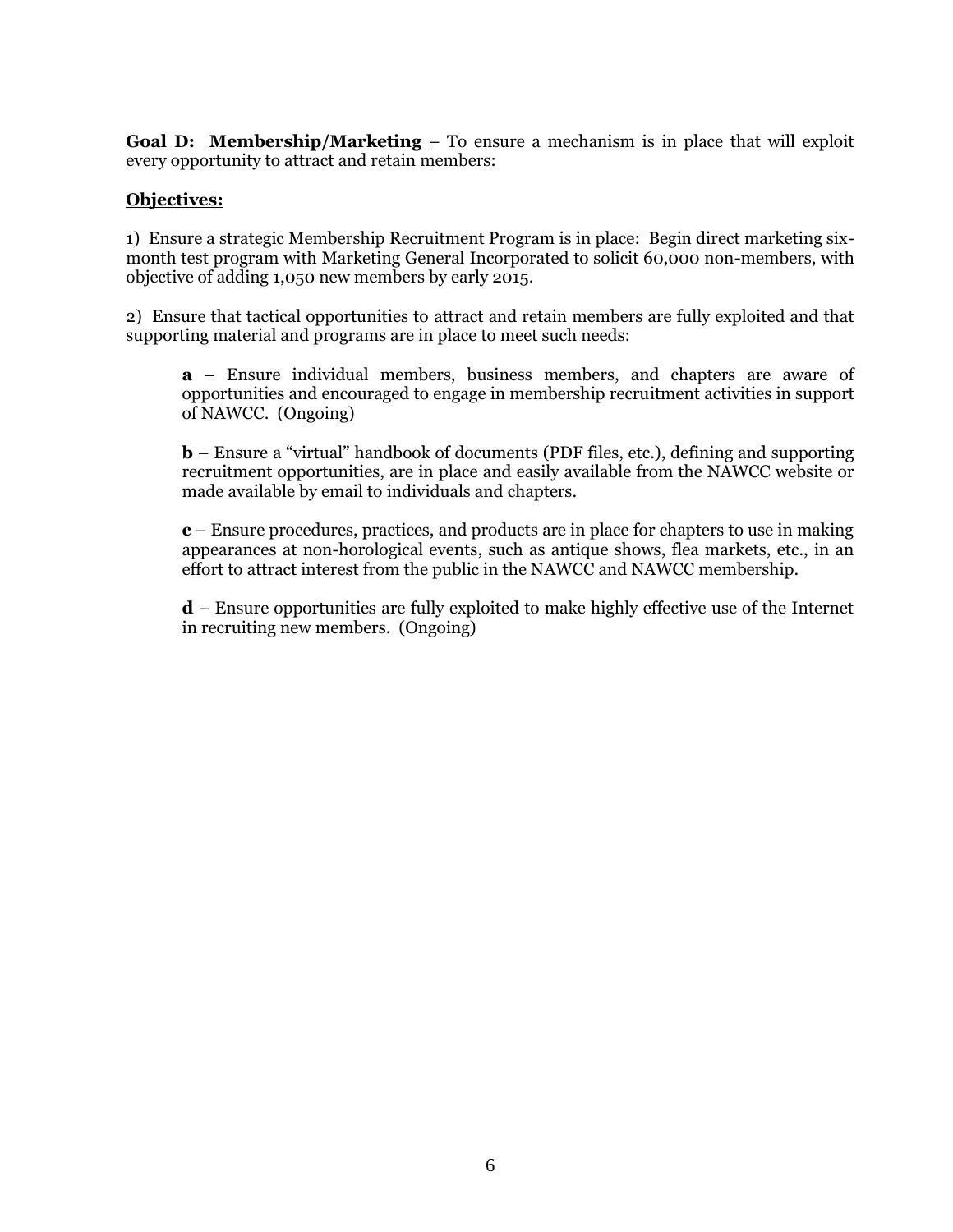**Goal E: Museum/Library** - Ensure every opportunity is exploited to create appreciation, in a meaningful and interesting way, of the objects and artifacts associated with the art and science of timekeeping. In doing so, depict the importance of the measurement of time within human society, reveal the artistry and science of timekeeping mechanisms, preserve and collect objects related to time and timekeeping, and explore their development from the earliest societies to the present day.

# **Objectives:**

1) Ensure the Museum and Library collections remain meaningful, valid, and of the highest possible interest to both the horological community and the general public.

**a** – Review and update collecting plan. (2014)

**b** – Update collections needs list. (2014)

**c** – Continue collections documentation and research. (Ongoing as staff and resources allow).

d – Continue to refine the collections through careful de-accessioning. (Ongoing)

2) Ensure access to Museum and Library collections is optimized as appropriate for members, scholars, and general public.

**a** – Continue collection record digitization. (Ongoing as staff time and resources allow)

**b** – Create digital images for all collections. (Ongoing as staff time and resources allow)

**c –** Develop a long-term plan for Web-based access to collections data.

**d –** Develop a three-year program for changing exhibits at the Museum. (Exhibits for 2015 and 2016 to be developed by December 2014)

**e** – Develop a traveling Museum and Library exhibit program. (Additional staff and financial resources would be needed)

**f -** Develop a series of articles/website features on Museum collections. (Identify the staff and financial resources needed – to start 2015)

3) Ensure the Museum's core exhibits remain vital, of high interest, and consistent with NAWCC goals and member contributions.

**a** – Form a committee to critique current core exhibits. (June 2016)

**b** – Develop a detailed plan that updates/upgrades the Museum's standing exhibits. (December 2017)

**c –** Raise funds and install changes to Museum's standing exhibits. (May 2018)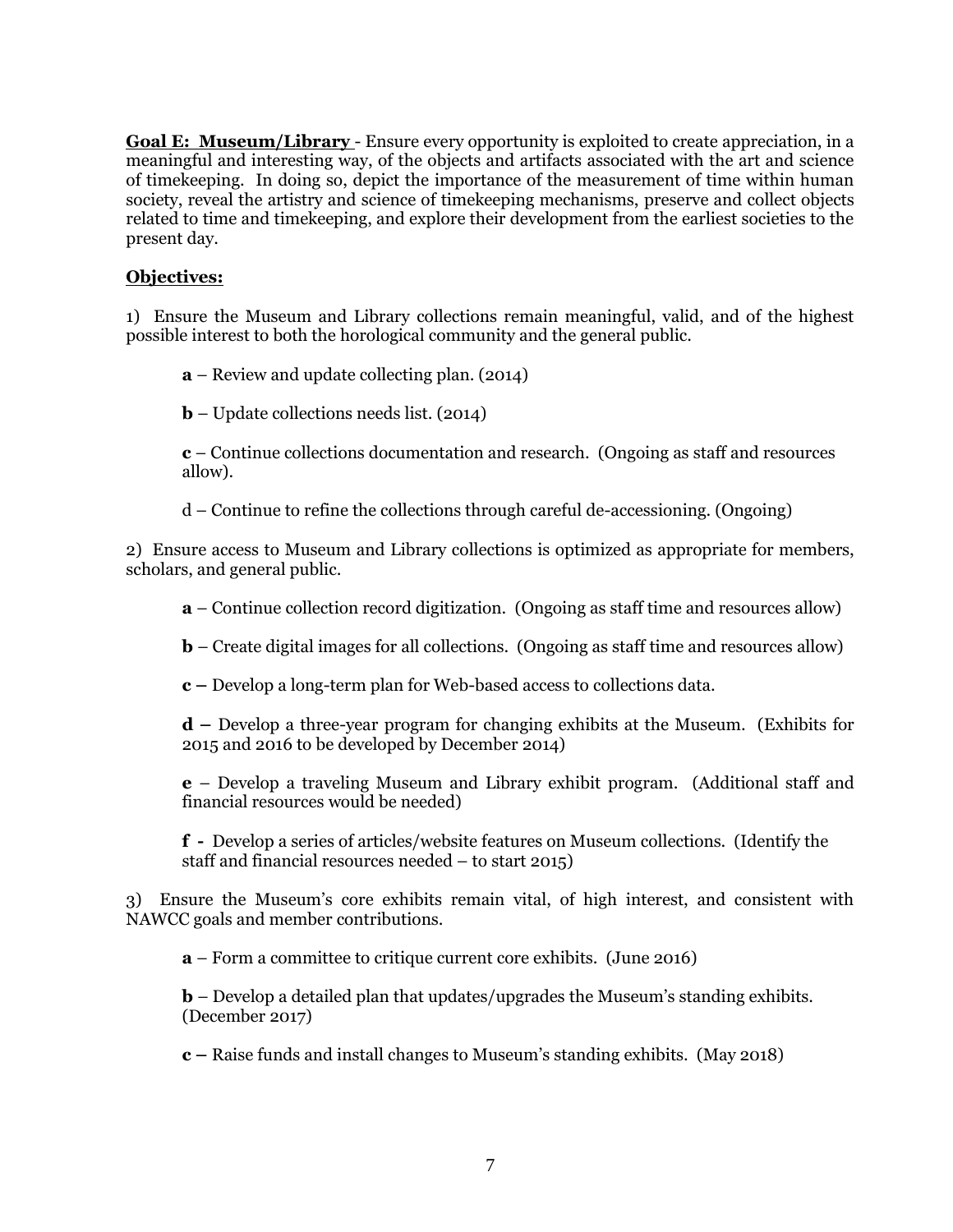4) Ensure the program for collections storage is optimized and continuously improved in a way that is consistent with the high value of the collections.

**a** – Engage a conservator to complete a general collections conservation survey on the Museum and Library collections. (Start fall 2014, to be completed spring 2015)

**b** – Engage conservators with specific collections skills to perform detailed conservation surveys on specific segments of the collection as recommended in the general conservation survey. (Start fall 2015, to be completed spring 2016)

**c** – Establish an environmental monitoring system and install HVAC equipment. (Winter 2014)

5) Ensure the NAWCC Museum is reflective of the AAM's new Continuum of Excellence format and is maintained and operated in a manner consistent with changing Museum accreditation standards.

**a** – Work with staff, Library and Museum Collections Committees, and the AAM staff to familiarize collections personnel with new AAM Continuum of Excellence program format. (Ongoing)

**b** – Review the NAWCC's five core documents required for accreditation and update them as necessary. (December 2014 Board Meeting agenda) (Complete by December Board Meeting 2016)

**c** – Submit the five core documents to AAM for review and approval. (Spring 2017)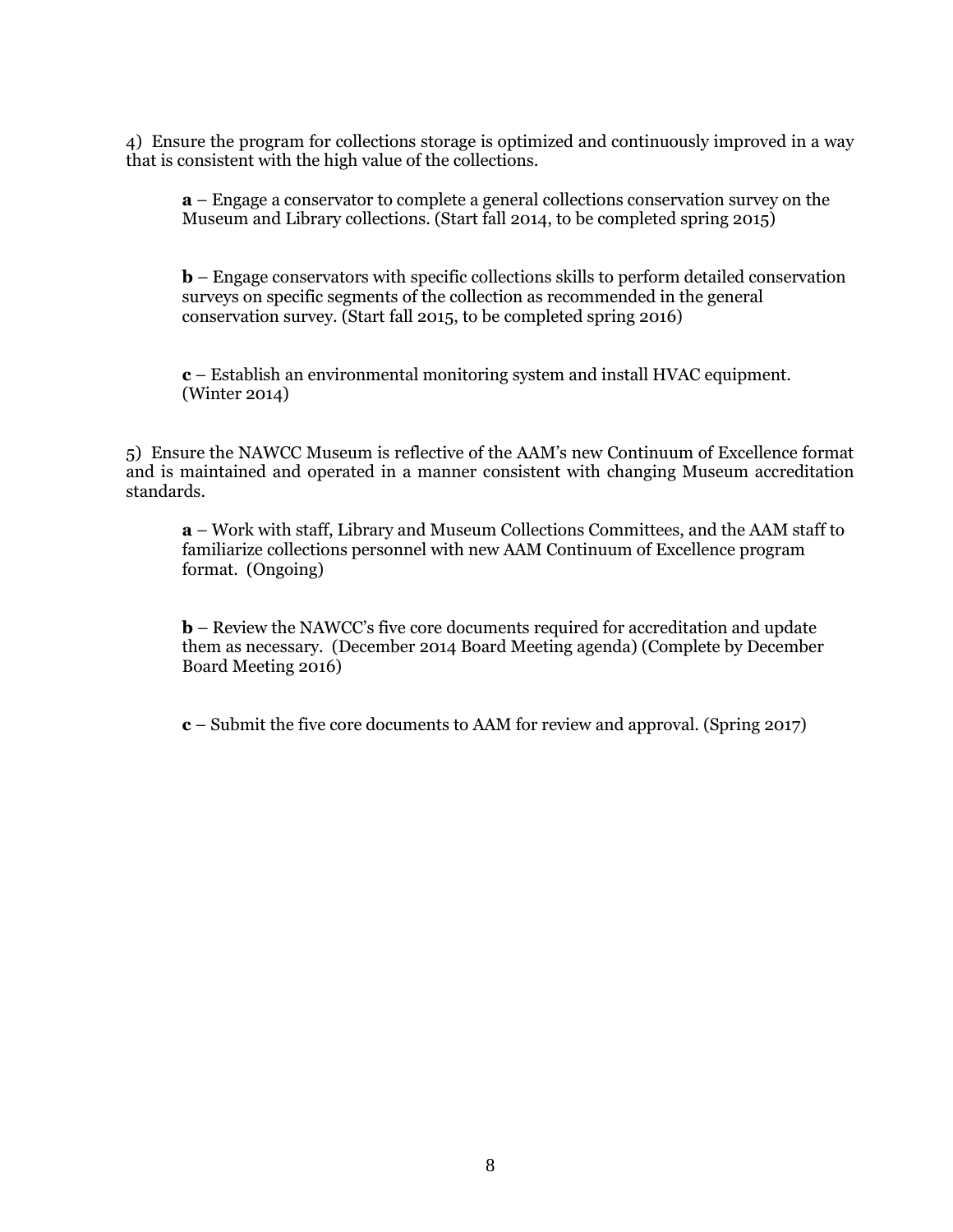**Goal F: Publications** - Ensure publications continue to support membership informationrelated needs and interests for: member research, Museum content and activities, Library and Research Center content and activities, book and media reviews, timely horological information, education opportunities, and upcoming/planned horological activities. Opportunities shall be exploited to create appreciation, in a meaningful and interesting way, of the art and science of timekeeping and the horological artifacts associated with timekeeping history.

### **Objectives:**

1) Ensure membership is informed about current activities and findings related to horological research and associated knowledge.

2) Ensure membership is informed about horological events and activities within and external to the NAWCC.

3) Ensure mechanisms are in place to support peer review and validation of articles submitted for publication.

4) Ensure opportunities continue to recognize member contributions to the body of horological knowledge by publication of their activities and findings.

5) Ensure an array of high-value membership-related publications continue to support the above needs and objectives:

-The *Watch & Clock Bulletin,* a bimonthly peer-reviewed journal.

-The *Mart & Highlights*, a more informal buy-sell-trade and NAWCC news publication.

-When appropriate, book-length research prepared by NAWCC members and offered for sale to members and the public.